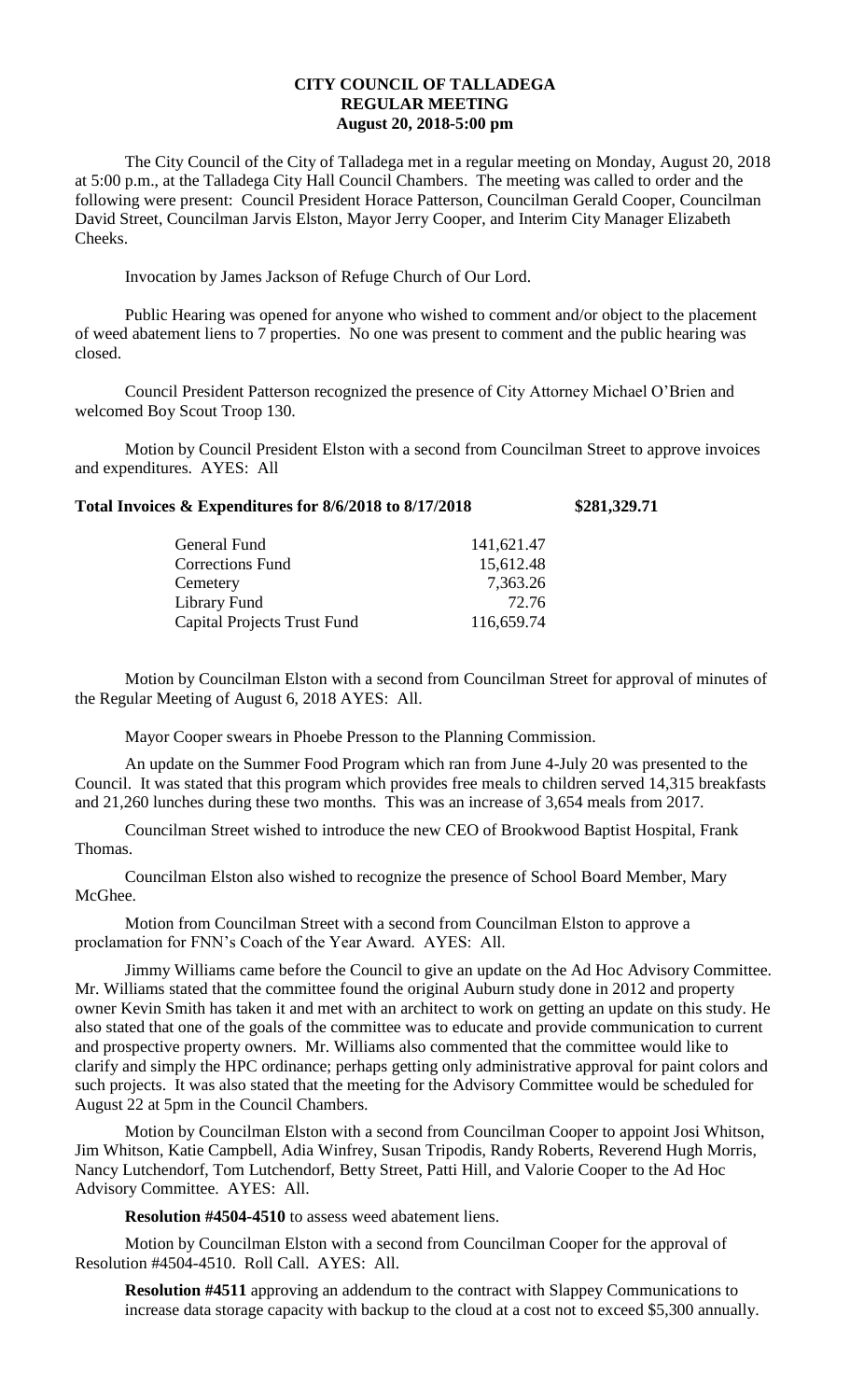**Resolution #4512** approving the renewal of the Senior Nutrition Program through East Alabama Regional Planning and Development Commission.

Motion by Councilman Elston with a second from Councilman Street for the approval of Resolution #4511 and Resolution #4512. Roll Call. AYES: All.

**Resolution #4513** approving the application for the Edward Byrne Memorial Justice Assistance Grant (JAG). (There are no matching funds needed for this grant.)

**Resolution #4514** approving a contract with Neel-Schaffer Engineering for CE&I services for the Courthouse Square ADA Upgrades Project for a cost not to exceed \$51,872.00.

**Resolution #4515** approving a contract with Waites Construction for demolition of eight structures for a total cost of \$98,000.00.

Motion by Councilman Elston with a second from Councilman Street for the approval of Resolution #4513 to Resolution #4515. Roll Call. AYES: All.

#### **Contract Renewals**

**Resolution #4516** approving a contract renewal with Waste Pro of Alabama for solid waste collection and disposal with a 2.71% CPI increase. (This increase is allowed under the current agreement and will cost customers \$0.50/per month).

**Resolution #4517** approving a contract renewal with Miller's BBQ for concession stand services for events at the Ben Bruner Sports Complex per bid specifications.

**Resolution #4518** approving a contract renewal with Waites Concrete for concrete products per bid specifications.

**Resolution #4519** approving a contract renewal with Waste Pro of Alabama for dumpster and roll-off container services per bid specifications.

**Resolution #4520** approving a contract renewal with Taylor Power for preventative maintenance, inspection and repair services for generators per bid specifications.

**Resolution #4521** approving a contract renewal with Armbrester Electric for HVAC maintenance service per bid specifications.

**Resolution #4522** approving a contract renewal with Brannon's Inc. for office supplies per bid specifications.

**Resolution #4523** approving a contract renewal with Brannon's Inc. for janitorial supplies per bid specifications.

**Resolution #4524** approving a contract renewal with Armstrong Lawn Service for cutting and cleaning of properties declared a nuisance under Ordinance #1642 per bid specifications. **Resolution #4525** approving a contract renewal with NAFECO and Sunbelt Fire to supply Firefighters with proper safety gear per bid specifications.

**Resolution #4526** approving a contract renewal with American Pest Control to provide pest control services for City facilities per bid specifications.

**Resolution #4527** approving a contract renewal with MAC Uniforms to provide Police Officers and Firefighters with uniforms per bid specifications.

**Resolution #4528** approving a contract renewal with Recyc Systems for disposing of sludge from the Wastewater Treatment Plant facilities per bid specifications.

**Resolution #4529** approving a contract renewal with Alexander Construction for patching utility street cuts per bid specifications.

**Resolution #4530** approving a contract renewal with Guardian Systems and Living Water for testing, analyzing and reporting samples of the City's Wastewater Treatment Plants and Water Treatment Plant per bid specifications.

**Resolution #4531** approving a contract renewal with Service Chemicals, Harcros, and Chemrite for chemicals per bid specifications

**Resolution #4532** approving a contract renewal with Consolidated Pipe & Supply for construction materials per bid specifications.

**Resolution #4533** approving a contract renewal with Brown & Bigelow for work uniforms for City staff per bid specifications.

Motion by Councilman Elston with a second from Councilman Cooper for the approval of Resolution #4516 to Resolution #4533. Roll Call. AYES: All.

## **Annual Purchasing Contracts**

**Resolution #4534** approving a contract with Advanced Asphalt Products for cold mix per bid specifications.

**Resolution #4535** approving a contract with Fleet Analytics for fleet tracking services per bid specifications.

**Resolution #4536** approving a contract with Thomas Vaults for grave open and close services per bid specifications.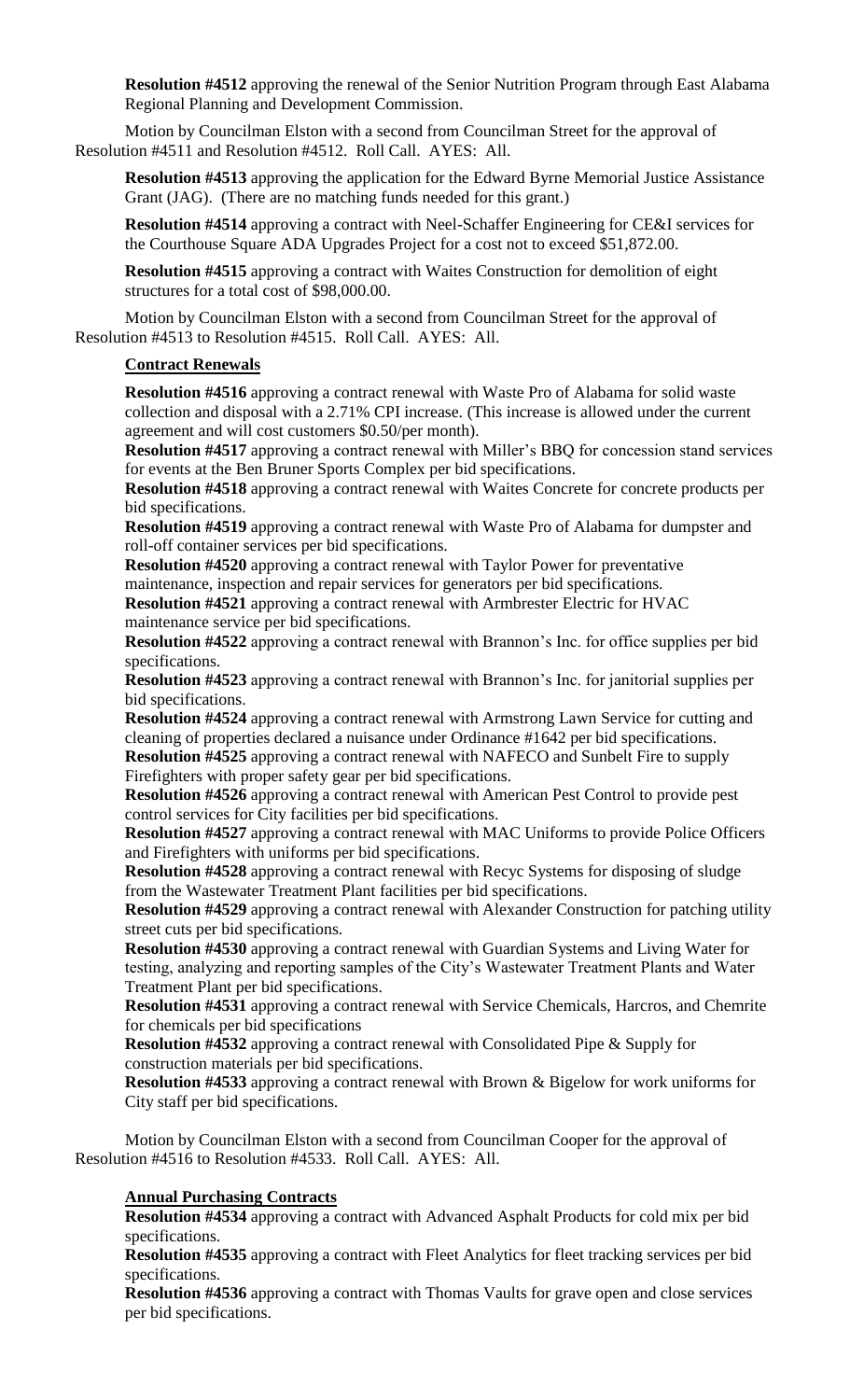**Resolution #4537** approving a contract with CVR Computer Supplies for printer ink and toner per bid specifications.

**Resolution #4538** approving a contract with R.K. Allen Oil, The McPherson Company and W.H. Thomas Oil Company for petroleum and oil per bid specifications.

**Resolution #4539** approving a contract with Coosa Valley Propane for propane per bid specifications.

**Resolution #4540** approving a contract with CB&A Construction for sidewalk restoration services per bid specifications.

**Resolution #4541** approving a contract with Vulcan Materials for stone and gravel per bid specifications.

**Resolution #4542** approving a contract with Waites Tire for tire maintenance services per bid specifications.

**Resolution #4543** approving a contract with A-1 Tree Service for tree cutting services per bid specifications.

**Resolution #4544** approving a contract with Waites Tire and Express Oil Change for vehicle maintenance services per bid specifications.

**Resolution #4545** approving a contract with Southern Pipe, Empire Pipe, Consolidated Pipe, M&H Valve and G&C Supply for water construction supplies per bid specifications.

**Resolution #4546** approving Attorney Retainer Contract dated November 13, 2017 with Thornton Carpenter O'Brien Lawrence & Sims and Montgomery Ponder, LLC to pursue claims against the opioid manufacturers.

Motion by Councilman Elston with a second from Councilman Street for the approval of Resolution #4534 to Resolution #4545. Roll Call. AYES: All.

**Ordinance No. 1840** approving an amendment to Ordinance 1835 to provide revised job/position descriptions for certain employees of the City of Talladega.

Motion by Councilman Elston with a second from Councilman Cooper for the Reading of the Heading Only. Roll Call. AYES: All.

AN ORDINANCE TO AMEND ORDINANCE NO. 1835 OF THE CITY OF TALLADEGA TO PROVIDE A REVISED JOB/POSITION DESCRIPTION FOR CERTAIN EMPLOYEES OF THE CITY OF TALLADEGA.

Motion by Councilman Elston with a second from Councilman Cooper for Immediate Consideration of Ordinance No. 1840. Roll Call. AYES: Council President Patterson, Councilman Elston, and Councilman Cooper NAY: Councilman Street *Immediate Consideration not unanimous –*

*no further action on this Ordinance.*

Motion by Councilman Elston with a second from Councilman Street to approve the invoices and expenditures for the Water Department. AYES: All.

| Water Department Expenditures for 8/04/18-8/17/18 |            | \$451,091.22 |
|---------------------------------------------------|------------|--------------|
| Water/Sewer Fund                                  | 451,091.22 |              |

The Council Meeting schedule for September to December 2018 was presented to the Council with no changes.

The Budget Work Session was scheduled for August 30<sup>th</sup> at 5:00pm.

Interim City Manager Cheeks wished to thank the Purchasing Department and Renae Blackburn for all their hard work in getting the contracts ready. She also commented that the newly renovated car wash on Battle Street with its wonderful stone façade will be beautiful when finished and informed the Council that the Big Springs Monument is almost complete. It was also stated that the work on the Courthouse Square for the ADA compliance would start at the end of the month and that the museum at Talladega College has broken ground. Interim City Manager Cheeks also mentioned that the Lazy Pig and the Red Bowl restaurants are not open for business.

Mayor Cooper stated that he was proud of the work being done and encouraged all to drive through Talladega College to see all the exciting construction being done.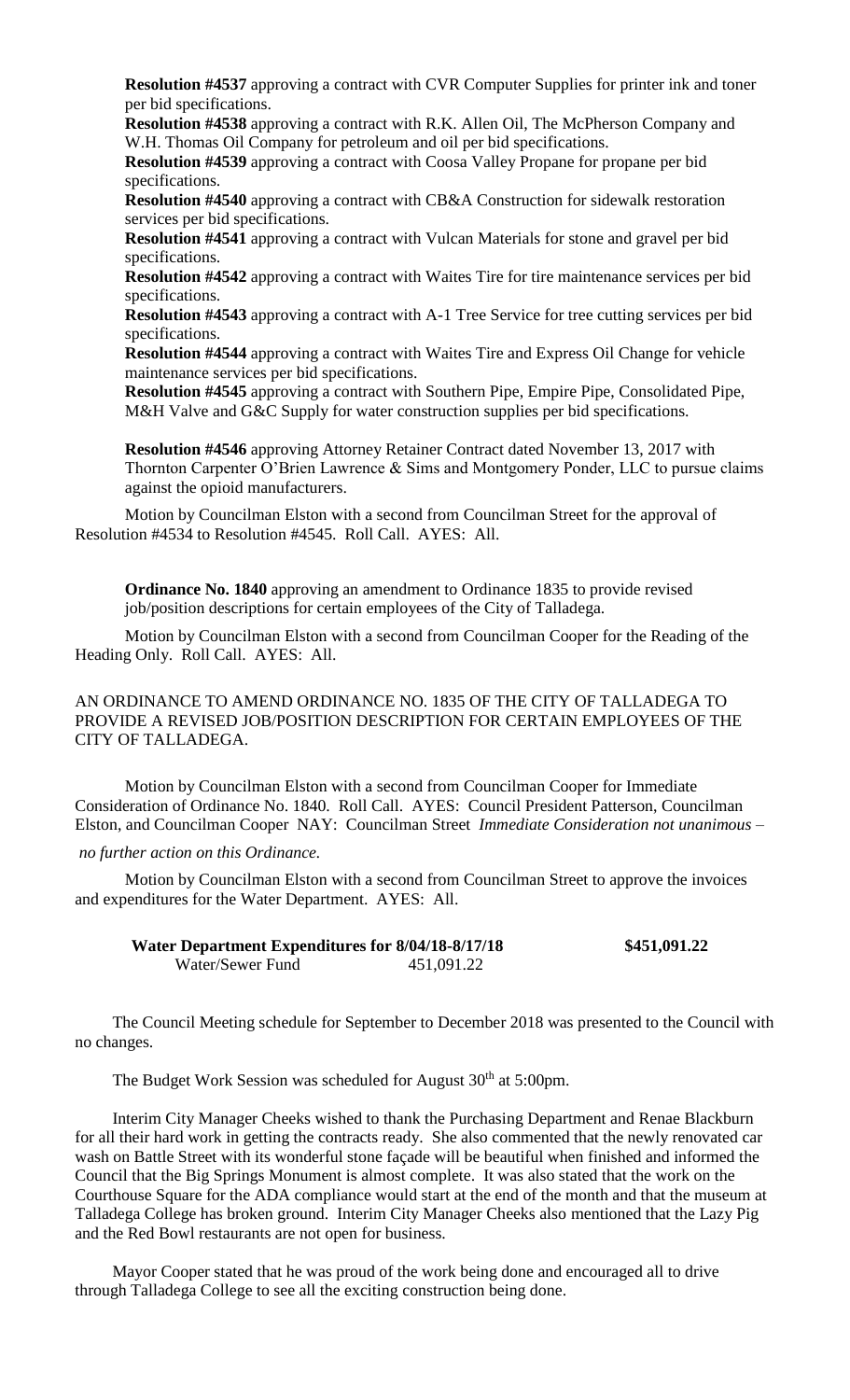Councilman Cooper also echoed the Mayor's thoughts stating that it was exciting to drive around town to see what was going on.

Councilman Street wished to thank those who help promote the City and wished to send condolences to Chuck Roberts. He also informed Interim City Manager Cheeks that he would be requesting information from her via e-mail and inquired about the timeline concerning the inmate who escaped. Councilman Street also requested from Council President Patterson aid in helping the Water Department employees who have been underpaid be compensated. There was some discussion about this.

Council President Patterson commented that the compensation plan was currently being looked at again however it is not ready for discussion.

Councilman Elston commented that Alan Kelly from the Police Department would be leaving the Police Station to take a position as the City of Glencoe's Police Chief. He also read an open letter and requested it be taken into the record as follows:

*To the residents of Ward 2 and the Citizens of Talladega,*

*I would like to share my thoughts regarding the recent editorial letters published in the Daily Home regarding the Leadership of the City Council.*

#### *I begin by stating the following:*

- *Councilman Ricky Simpson: As a local businessman, he works continuously to improve our City…not to mention his generosity. I have witnessed for the past seven years his personal financial contributions to matters important within the entire community.*
- *Councilman Gerald Cooper: At times when his health is not the best, he manages to find the strength to attend Council Meetings and endures through their duration. To everyone…this is courage. Also, I have admiration for his efforts and his continued passion to serve this City.*
- *Councilman David Street: He is determined and relentless to matters that he has chosen to champion. Also, he is actively involved in the community. Recently, he volunteered for an annual event held in Ward 2 (my ward).*
- *Councilman Dr. Horace Patterson: For over twenty-five years, not only has he been behind the wheel, but a driving force behind many accomplishments in our City during this time. His leadership… well longevity speaks and answers to this. His unwavering pursuit to serve his community and the City of Talladega are unparalleled.*

*Comments have been presented, opinions have been offered and statements have been rendered regarding members of the Talladega City Council. I am not going to address or reply to any in this letter. However, I must agree…some things must stop. So if anyone desires to express their continued concerns, statements, (and most importantly) any blame, direct them to me.*

*On Monday, August 27, 2018 starting at 5:30pm and ending at 8:30pm, I will be available at City Hall (Council Chambers). All citizens of the City of Talladega (the leaders referenced in the articles), the Daily Home (including the Editor and member of "Our View" panel), are cordially invited and residents of Ward 2 are strongly encouraged to attend. In other words, there is no need for submission of letters to the editor regarding this Open Letter. Please attend or submit their thoughts to me at [jbelston@taward2.com.](mailto:jbelston@taward2.com)*

*In addition, I will be notifying some of the Business Leaders identified and submitters (of editorial letters) to schedule a meeting to personally discuss their concerns provided in the Daily Home.*

*Every, let's agree to "some things must stop…" and being by attending.*

*Thanks and hope to see you all there.*

*Committed to the Community, Dedicated to Progress Jarvis Elston*

Motion by Councilman Elston with a second from Councilman Cooper to excuse the absence of Councilman Simpson. AYES: All.